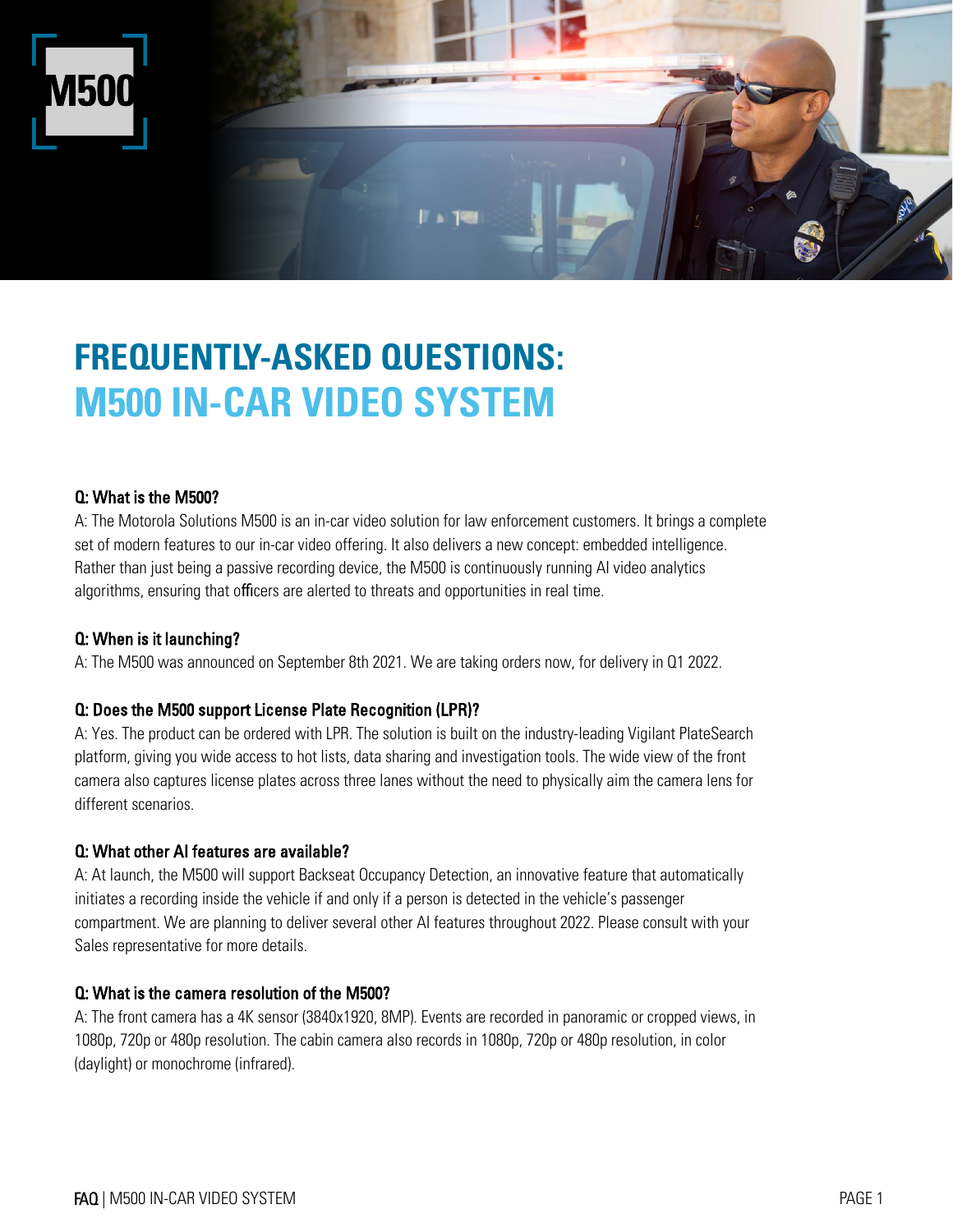## Q: What is the field of view?

A: From the front camera, the system records panoramic (102/119° with/without dewarp) and cropped (51/59.5° with/without dewarp) views. The cabin camera has a 108° field of view.

#### Q: How much storage space is available?

A: The M500 ships as standard with a 1TB solid state hard drive.

## Q: Can the M500 be run from an MDC/MDT/laptop application?

A: The user interface for the M500 is through the M5D Control Panel. It is a touchscreen device with additional ergonomic buttons for frequently-used functions. For customers who prefer to operate their in-car video system in a "headless" configuration, we plan to release an MDC application in early 2022.

## Q: Does the solution include a wireless broadband connection?

A: The M500 is designed to interface to a Sierra Wireless or Cradlepoint WiFi/broadband router.

## Q: Does the M500 support pre-event buffering?

A: Yes. The M500 supports pre- and post-event buffering, allowing officers to capture the immediate context of an event. Importantly, the M500 also supports Record-After-the-Fact™. This unique Motorola Solutions feature is an effective tool to guard against missed recordings. It enables the system to constantly record video (and optionally audio) as a loop on the hard drive. An administrator can "go back in time" to retrieve evidence from an event that happened several days ago, even if the record button was never pressed.

## Q: How is the M500 integrated with body-worn cameras?

A: The Motorola Solutions V300 body-worn camera has been carefully integrated with the M500. The M500 can be equipped with a docking station for the V300, so events can be uploaded from the body camera using the incar system's in-built wireless broadband connection. Devices can also be associated as a "group", and will automatically initiate a recording whenever any of the other devices is activated. Evidence is synchronized for later playback, to ensure the event is easily viewed from every viewpoint.

## Q: What is the HiFi Mic?

A: It's important to capture audio evidence when you leave your patrol vehicle. This can be done using your bodyworn camera, or optionally using the wireless HiFi Mic. The mic will stream high-quality audio back to the patrol car, so the officer's partner can listen in real-time. The audio is also integrated with the video recording, and can be played back immediately after the incident.